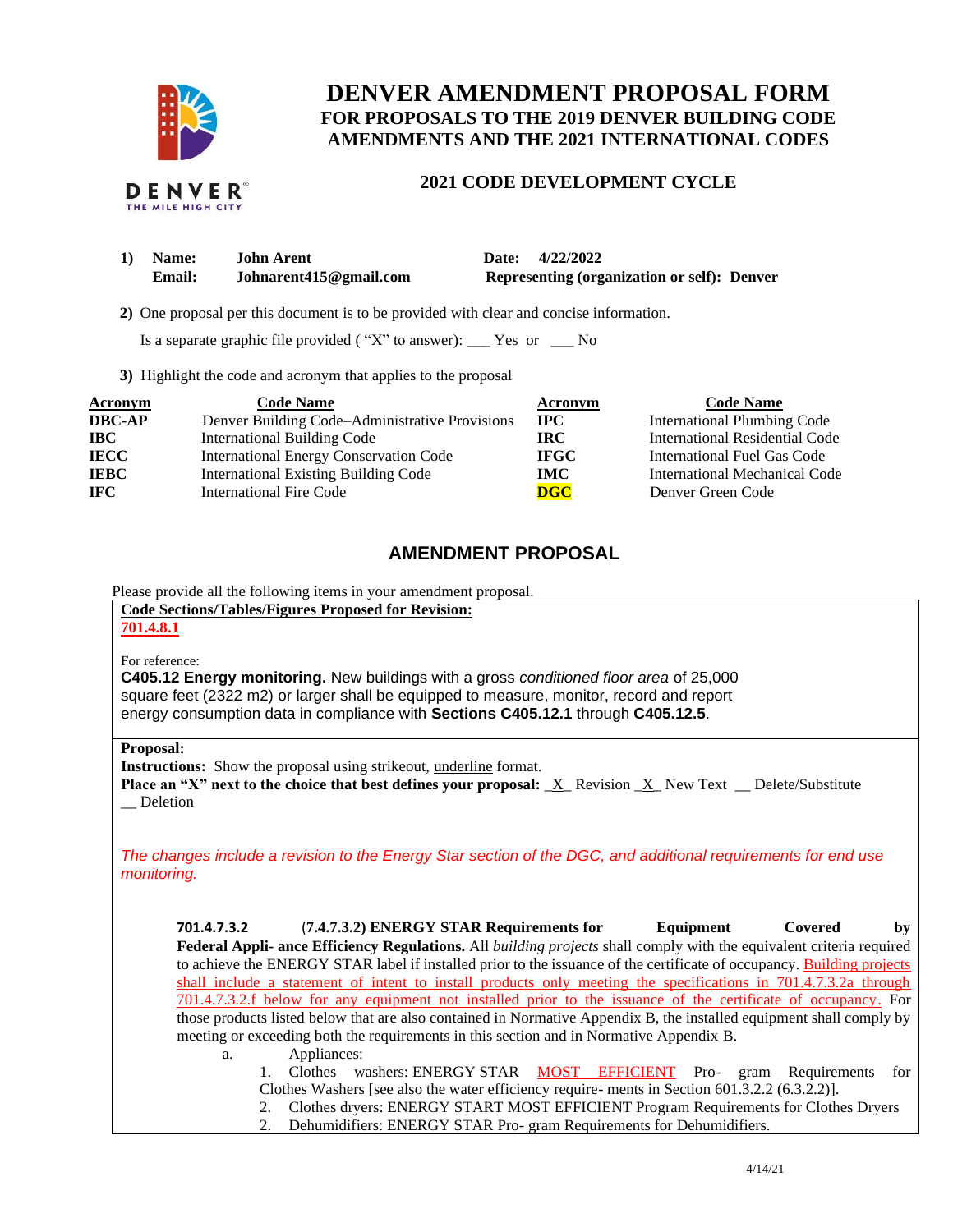3. Dishwashers: ENERGY STAR MOST EFFICIENT Program Requirements Product Specifications for *Residential Dishwashers* [see also the water efficiency requirements in Section 601.3.2.2 (6.3.2.2)]. 4. Refrigerators and freezers: ENERGY STAR MOST EFFICIENT Program Requirements for Refrigerators and Freezers. 5. Room air conditioners: ENERGY STAR Program Requirements and Criteria for Room Air Conditioners. b. Heating and Cooling: 1. *Residential* air-source heat pumps: ENERGY STAR Program Require- ments for ASHPs and Central Air Con- ditioners [see also the energy efficiency requirements in Section 701.4.1 (7.4.1)]. 2. *Residential* boilers: ENERGY STAR Program Requirements for Boilers [see also the energy efficiency requirements in Section 701.4.1 (7.4.1)]. 3. *Residential* central air conditioners: ENERGY STAR Program Require- ments for ASHPs and Central Air Con- ditioners [see also the energy efficiency requirements in Section 701.4.1 (7.4.1)]. 4. *Residential* ceiling fans: ENERGY STAR Program Requirements for *Resi- dential* Ceiling Fans. 5. Dehumidifiers: ENERGY STAR Pro- gram Requirements for Dehumidifiers. 6. *Residential* warm air furnaces: ENERGY STAR Program Require- ments for Furnaces. 7. *Residential* geothermal heat pumps: ENERGY STAR Program Require- ments for Geothermal Heat Pumps. c. Water Heaters: ENERGY STAR Program Requirements for *Residential* Water Heaters. d. Lighting: 1. Lamps: ENERGY STAR Program Requirements for Lamps (Light Bulbs). 2. Luminaires: ENERGY STAR Program Requirements for Luminaires. 3. *Residential* light fixtures: ENERGY STAR Program Requirements for *Resi- dential* Light Fixtures. e. Commercial Food Service: 1. Commercial refrigerators and freezers: ENERGY STAR Program Require- ments for Commercial Refrigerators and Freezers. 2. Commercial ice machines: ENERGY STAR Program Requirements for Com- mercial Ice Machines. f. Other Products: 1. Battery charging systems: ENERGY STAR Program Requirements for Prod- ucts with Battery Charger Systems (BCSs). 2. External power adapters: ENERGY STAR Program Requirements for Sin- gle-Voltage AC-DC and AC-AC Power Supplies. 3. Vending machines: ENERGY STAR Program Requirements for Refrigerated Beverage Vending Machines. **Exception 1.** Projects shall be exempt from specifying Energy Star Most Efficient appliances as required above if it can be shown that ADA requirements result in no qualifying products. Projects shall use EnergyStar appliances where the exception to EnergyStar Most Efficient is claimed. **701.4.8 The following requirements shall supersede Section C405.12 of the Denver Supplement to the 701.4.8.1 Energy monitoring.** New buildings with a gross *conditioned floor area* of 10,000 square feet (929 m<sup>2</sup>) or larger shall be equipped to measure, monitor, record and report energy consumption data in compliance with **Sections C405.12.1**  through **C405.12.5**. **Exception:** R-2 occupancies and individual tenant spaces are not required to comply with this section provided that each space has its own utility services and meters . **701.4.8.1.1 C405.12.1 Electrical energy metering.** For all electrical energy supplied to the building and its associated site,

including but not limited to site lighting, parking, recreational facilities and other areas that serve the building and its occupants, meters or other measurement devices shall be provided to collect energy consumption data for each end-use category required by **IECC C405.12.2**.

**IECC:**

**701.4.8.1.2 C405.12.2 End-use metering categories.** Meters or other approved measurement devices shall be provided to collect energy use data for each end-use category indicated in IECC **Table C405.12.2**. Where multiple meters are used to measure any end-use category, the data acquisition system shall total all of the energy used by that category. Not more than 5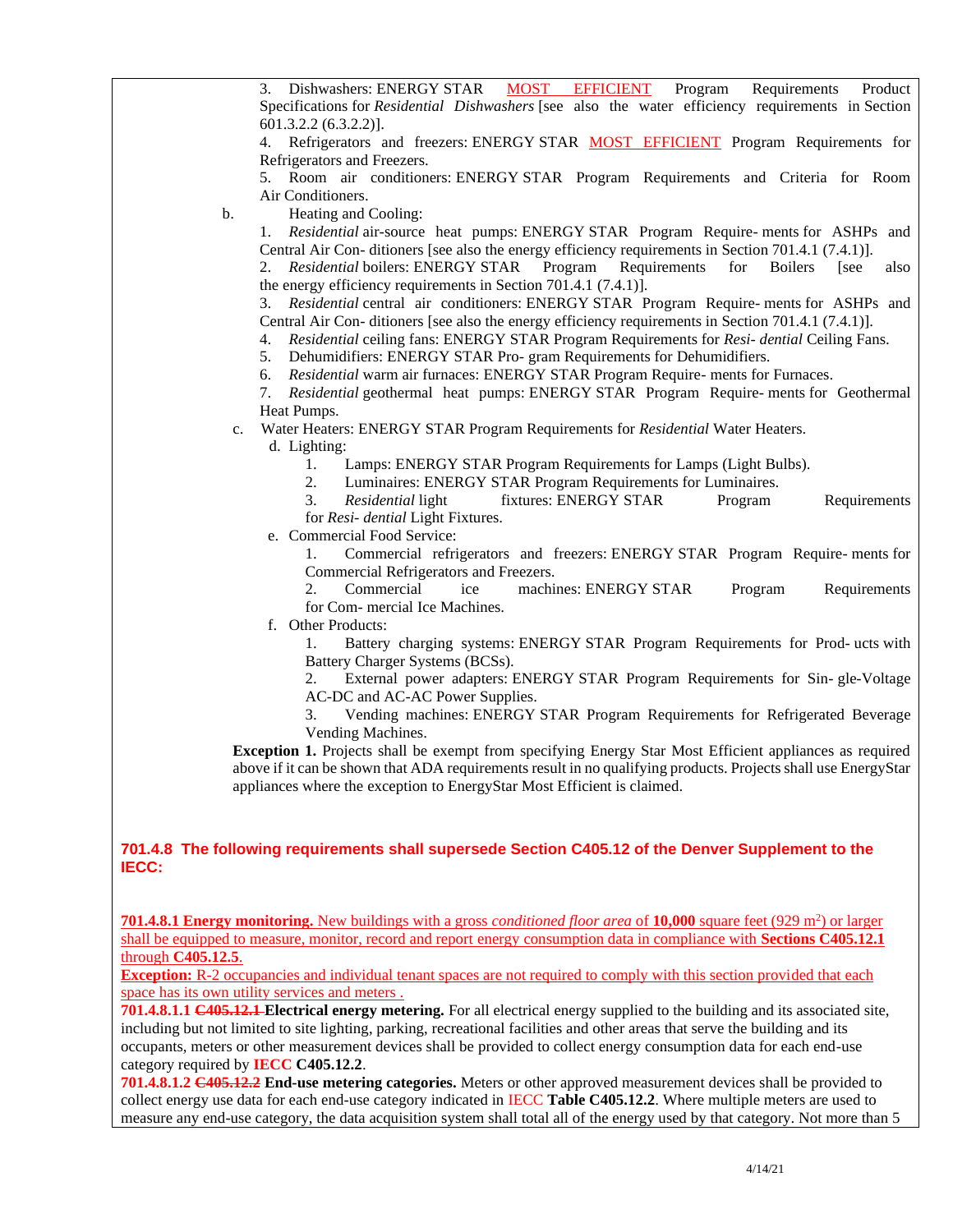percent of the measured load for each of the end-use categories indicated in IECC **Table C405.12.2** shall be permitted to be from a load that is not within that category.

## **Exceptions:**

1. HVAC and water heating equipment serving only an individual dwelling unit shall not require end-use metering.

2. End-use metering shall not be required for fire pumps, stairwell pressurization fans or any system that operates only during testing or emergency.

3. End-use metering shall not be required for an individual tenant space having a floor area not greater than 2,500 square feet (232 m2) where a dedicated source meter complying with **IECC C405.12.3** is provided.

### **701.4.8.1.3 Disaggregation of end uses.**

Plug loads, including appliances rated less than 25 kVA shall be monitored as follows:

- (a) For buildings with plug loads exceeding 25 kVA in an area less than 5,000 sf shall be separately monitored
- (b) For buildings with service greater than 250 kVA, plug load measurements shall be separated (disaggregated) by floor, type, or area

### **Supporting Information :**

All proposals must include a written explanation and justification as to how they address physical, environmental, and/or customary characteristics that are specific to the City and County of Denver. The following questions must be answered for a proposal to be considered.

- Purpose: What does your proposal achieve?
- Reason: Why is your proposal necessary?
- Substantiation: Why is your proposal valid? (i.e. technical justification)

**Purpose:** this proposal addresses energy use of unregulated plug loads and other unregulated energy use, Currently, regulations on plug loads are limited to controls and energy monitoring. Denver's commercial building code will not be able to reach long-term goals without addressing plug loads and other unregulated loads. To achieve continued reduction in total building energy use, energy end uses of installed appliances and other unregulated loads must be addressed.

**Reason:** Unregulated loads can constitute as much as 30% to 50% of the total energy use of commercial buildings. As buildings become increasingly stringent through efficiency measures, the fraction of loads that are unregulated increases each code cycle. Unregulated loads include not only plug loads, but also process loads of computer servers and commercial refrigeration, and building-specific equipment such as elevators and air compressors.

This proposal presents the following changes to the Denver Green Code:

- 1) Lower the threshold for energy monitoring requirements from 25,000 sf to 10,000 sf.
- 2) Require disaggregation of loads by end use for larger buildings
- 3) Require Energy Star Most Efficient for the types of appliances where equipment with this designation is available and where current market penetration for Energy Star equipment is significant.
- 4) Require demand responsive control for controlled receptables. This submeasure aligns with Denver's goals of promoting gridinteractive, resilient buildings.

The following issues are not directly addressed in this proposal but should be evaluated in the next code cycle for inclusion in the DGC and/or Denver Supplements to the IECC.

- 1) Establish power allowances for commercial refrigeration for full-scale supermarkets by floor area and function. Current regulations have focused on component efficacy but do not specify power or energy consumption allowances for refrigeration.
- 2) Establish power allowances for big box retail with commercial refrigeration by refrigeration floor area.
- 3) Develop aggressive requirements for computer rooms and data centers.
- 4) Establish requirements for elevators. One possible requirement for the Denver Green Code is to require regenerative drives for traction elevators, which can save 40% over non-regenerative elevators. (Sachs 2015).

*There is also a companion proposal to this proposal, "26b Solar Contribution to EUI Targets", that addresses the challenges in meeting a performance energy target that requires a 23% reduction in unregulated loads while not being permitted to claim unregulated load energy reductions relative to the baseline.*